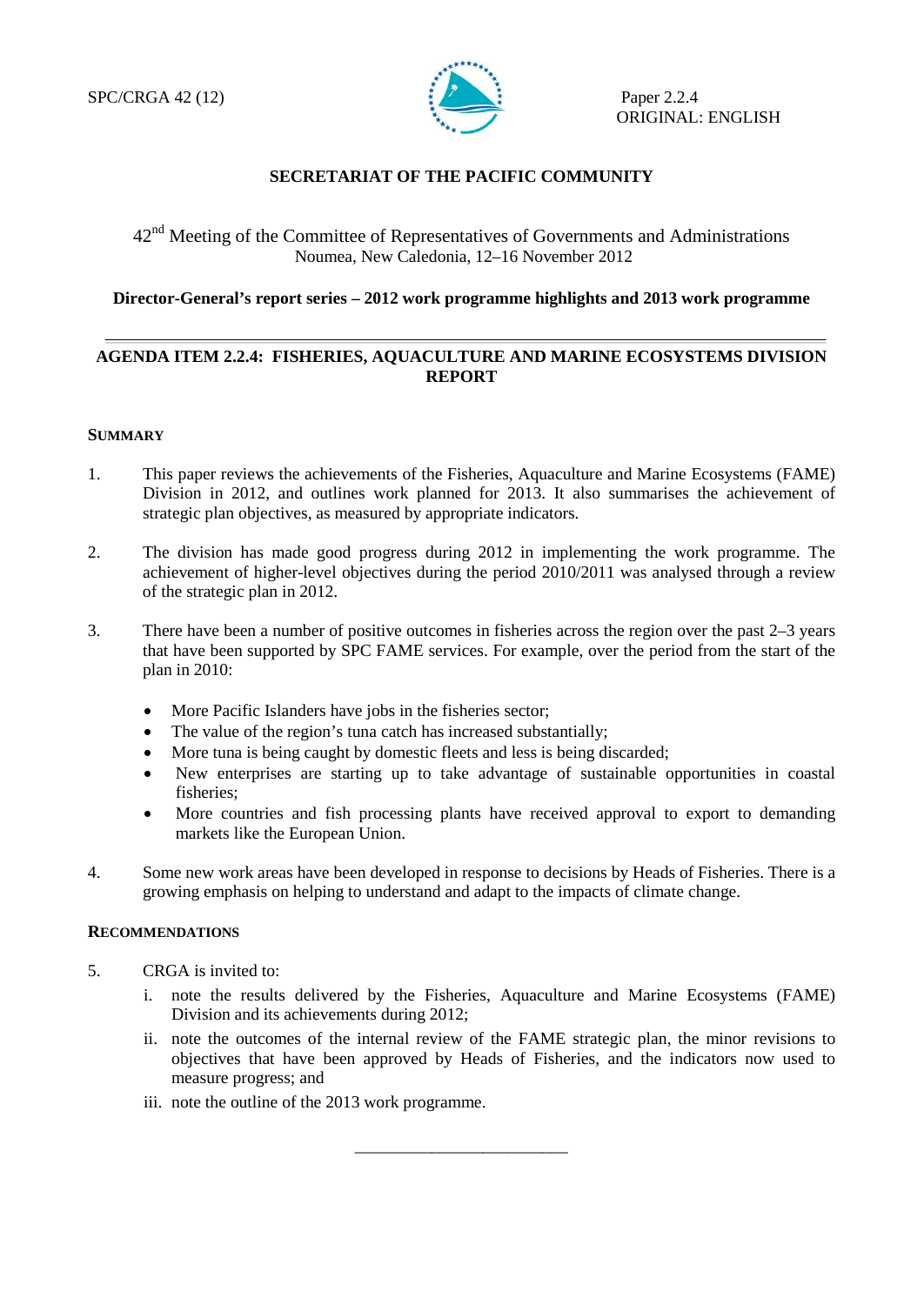### **FISHERIES, AQUACULTURE AND MARINE ECOSYSTEMS DIVISION**

#### **PURPOSE**

1. This paper reviews the achievements of the Fisheries, Aquaculture and Marine Ecosystems Division in 2012 and outlines work planned for 2013. The division conducted an internal mid-term review of its strategic plan during the year, the outcomes of which were presented to an informal meeting of Heads of Fisheries in June.

#### **PRESENTATION OF THE DIVISION**

- 2. The division consists of two programmes: the Oceanic Fisheries Programme (OFP) and the Coastal Fisheries Programme (CFP). The Director's Office provides oversight and support for both programmes.
- 3. The goal of the division is **the sustainable management of the marine resources of the Pacific Islands region for economic growth, food security and environmental conservation**.
- 4. The goals of the coastal and oceanic programmes are respectively:

**coastal fisheries, nearshore fisheries and aquaculture in Pacific Island countries and territories (PICTs) are managed and developed sustainably**; and

**fisheries exploiting the region's resources of tuna, billfish and related species are managed for economic and ecological sustainability using the best available scientific information**.

5. The country reports contain summary of results by country, providing an update on progress in implementing the fisheries sector part of the various joint country strategies, as well as resources (funding and staff time) expended. This has been derived from the new integrated reporting and information system (IRIS).

#### **PROGRESS TOWARDS ACHIEVING STRATEGIC PLAN OBJECTIVES**

- 6. A mid-term review of the FAME strategic plan (2010–2013) was carried out early in the year to assess progress and decide if changes were needed. A number of minor changes were made to objectives and results to reflect new areas of work requested by members and for clarity. These were approved by Heads of Fisheries at their meeting in June. The review also examined the indicators that are proposed in the strategic plan and found that some of these are not really suitable. The revised objectives and indicators are used in this report.
- 7. The objective-oriented project planning approach used by FAME requires indicators at each level: overall goal, objectives and results. Note that these are not a complete measure of progress – there may be areas of FAME work that are not covered by an indicator. Nor are they necessarily driven entirely by work of the division; indeed, the targets for higher-level indicators will always need the support and efforts of other agencies, national governments and often the private sector to be achieved.
- 8. A statement of activities under each strategic plan objective and result area will be provided in the FAME annual report for 2012. This section therefore just highlights the goals and objectives of each programme, the progress as measured by indicators over recent years, and a summary of some key activities and outputs in the current year.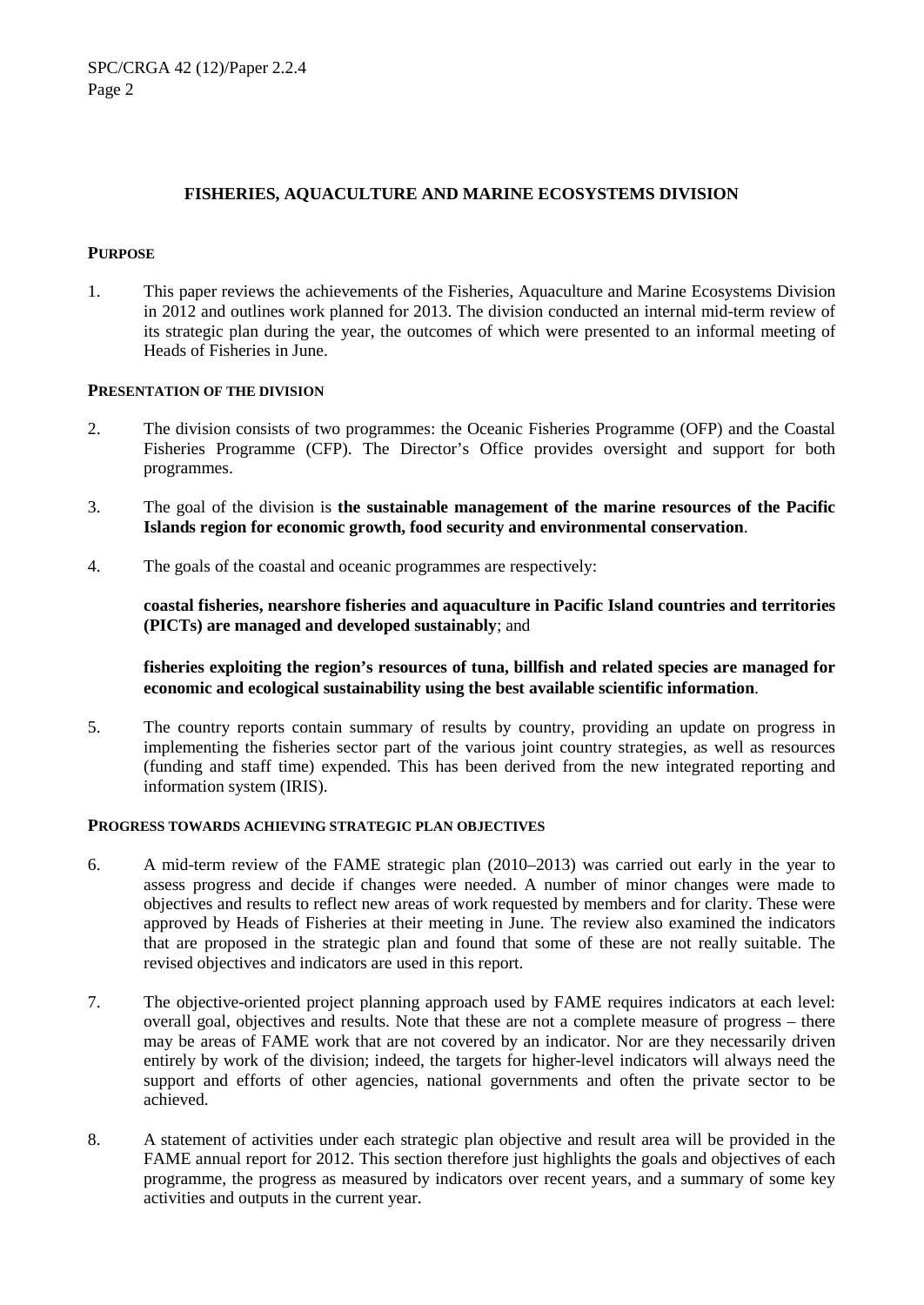## *Divisional goal*

9. The divisional goal identifies economic growth, food security and environmental conservation as the key areas targeted by marine resource management. We had originally planned to use the contribution of fisheries to gross domestic product as an indicator of economic growth; however, these data are only available from oneoff surveys and not on a timely basis. An alternative – which reflects the concerns of many members with regard to creating more jobs – is the number of people formally employed in the fisheries sector. This

| Formal employment in fisheries in 15<br><b>FFA PICT members</b> |  |  |         |  |  |
|-----------------------------------------------------------------|--|--|---------|--|--|
| December 2009                                                   |  |  | 12,700  |  |  |
| December 2010                                                   |  |  | 12,000  |  |  |
| December 2011                                                   |  |  | 13,500  |  |  |
| December 2012                                                   |  |  | 17,000+ |  |  |
| (At least 3,500 new jobs foreseen in                            |  |  |         |  |  |
| 2012 with new onshore processing)                               |  |  |         |  |  |

information is collected quarterly by the Forum Fisheries Agency (FFA) for its 15 island country members.

10. Per capita fish consumption will be used as an indicator for food security. Baseline data are available from five countries that will be re-surveyed using household income and expenditure surveys before the end of 2013. These data are obviously incomplete for the overall region, but will give an indicator of trends in these countries.

### *Oceanic Fisheries Programme*

11. The Oceanic Fisheries Programme aims to assist PICTs in securing optimum benefits from the region's tuna resources by providing high-quality scientific advice. At the higher level, two measures are suggested as indicators of the success of regional efforts to derive economic benefits from the resource – the total catch value, and the volume and proportion of that catch taken by domestic fleets.

## **Total catch value of four main tuna species from the western and central Pacific Ocean at the point of unloading/transhipment from the fishing vessel in US dollars**

2009 – \$3.9 billion 2010 – \$4.3 billion 2011 – \$5.5 billion

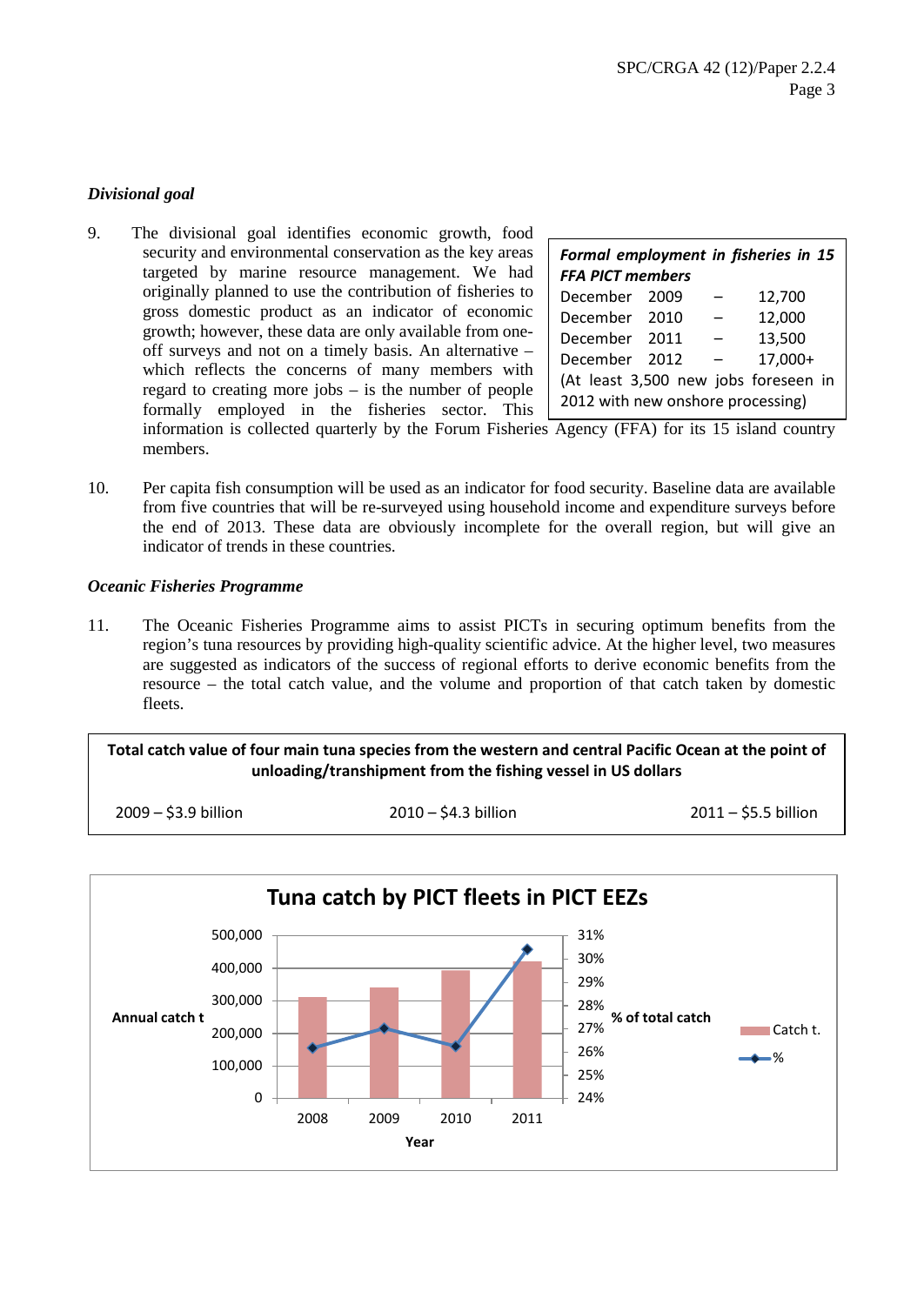12. In terms of the more direct goal of OFP, to inform management of oceanic fisheries resources, the suggested indicator is whether or not the four main tuna species are being fished within sustainable limits. Between 2009 and 2011, three of the four species (skipjack, yellowfin and South Pacific albacore), accounting for 95% of the catch, continued to maintain stock levels well above those which give the maximum sustainable yield (MSY). However, the most recent assessments for these species indicate that current catch levels are now close to MSY, and therefore it is likely that these species are now being fished at close to their maximum potential. For the fourth species, bigeye tuna, the scientific advice in 2009 was to reduce fishing on this stock, and this was still necessary in 2011. OFP is working closely with the Western and Central Pacific Fisheries Commission (WCPRFC), FFA and others to design management measures that will ensure sustainable fisheries for all of these stocks.

## **Bigeye Tuna – scientific advice to reduce fishing mortality**

In 2009, a 34–50% reduction on the average fishing mortality between 2004 and 2007 was recommended; in 2011, a 32% reduction on 2006–2009 fishing mortality was still needed.

*Objective 1 – To provide high-quality scientific information and advice for regional and national fisheries management authorities on the status of, and fishery impacts on, stocks targeted or otherwise impacted by regional oceanic fisheries.*

13. A region-wide stock assessment was carried out for only one of the main tuna species in 2012 (albacore). An assessment of South Pacific striped marlin was also delivered. In terms of non-target species that are of concern, good progress was also made in the implementation of the shark research plan and an assessment was completed for oceanic white-tip shark. Results indicated that this species is heavily impacted by fishing and stocks have been reduced to less than 10% of what would be expected in the absence of fishing. An assessment of silky shark was also initiated and will be completed in 2013. As in previous years, considerable effort was devoted to providing FFA and subregional groups with the scientific advice and support that they require, with a scientist working full-time on these initiatives, with support from other programme staff.

Since the appointment of SPC as scientific services provider, all tuna stock assessment results have been fully accepted by WCPFC. In 2011, a process of independent review of these assessments was started and the first of these peer reviews, while making a number of recommendations for improvement, concluded that: 'the stock assessment for bigeye tuna in the [western and central Pacific Ocean] is based on stateof-the art methods and is analytically very thorough. The analysis of raw data, where available, is more comprehensive than is common for most assessment applications'.

- 14. The application for a large part of the purse-seine fishery for skipjack in the Parties to the Nauru Agreement (PNA) waters to be certified as a sustainable fishery by the Marine Stewardship Council (MSC) was approved early in the year. This is the first major tuna fishery in the world to get MSC certification. A condition of the certification is the development of reference points and harvest control rules for the fishery – a central theme of wider efforts to improve tuna management in the region. OFP scientists have already presented some initial ideas to the Scientific Committee of WCPFC, and agreement was reached on limit reference points for all of the major tuna species.
- 15. Support to countries at the national level was limited by funding and staffing gaps, and it was not possible to hold a stock assessment workshop for national tuna scientists during 2012. Nevertheless, some good progress was made with the country webpages, issue-specific national reports were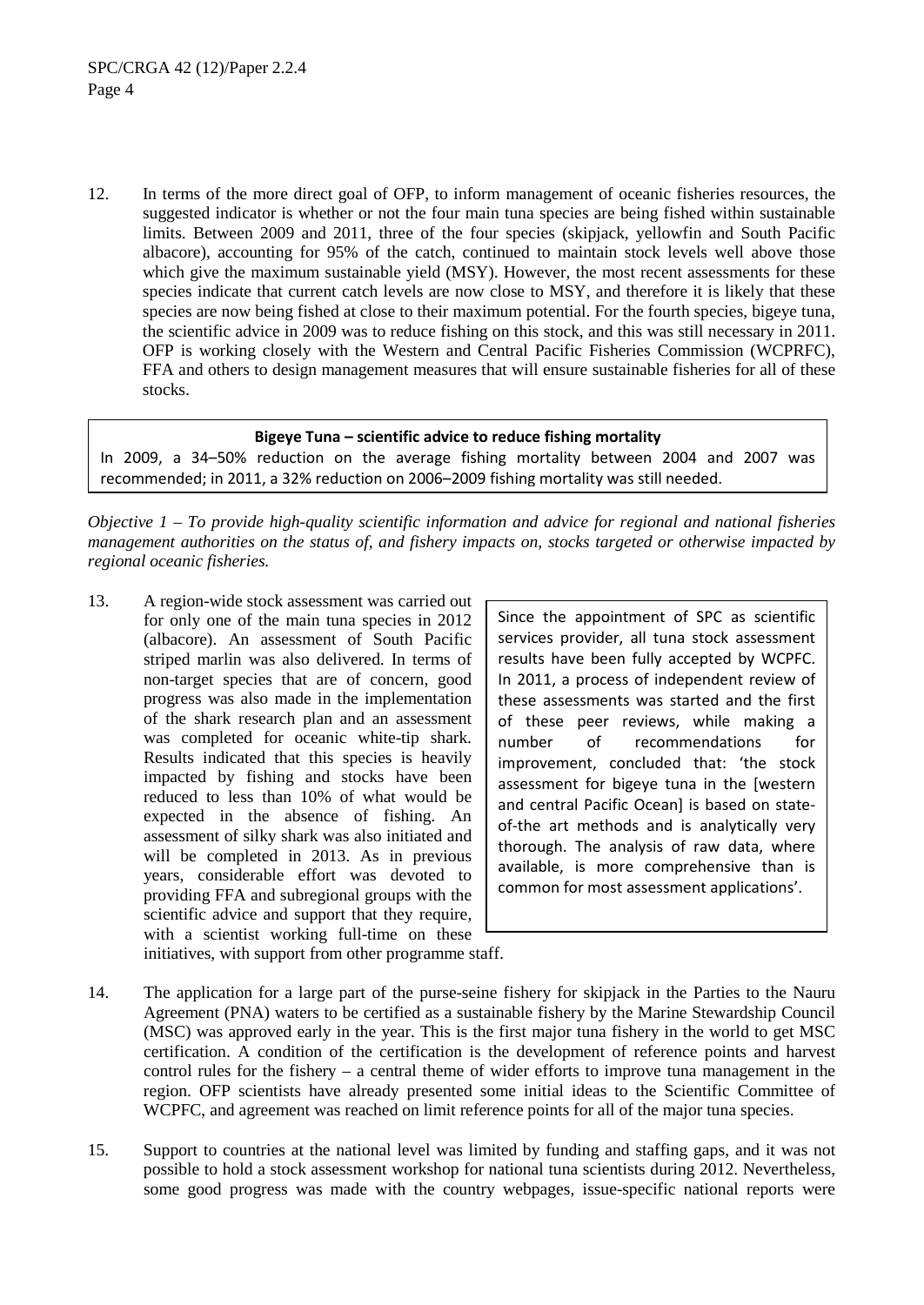prepared for eight countries on the impacts of the closure of fish aggregating devices (FADs) on their fisheries, and reports on interactions between small-scale and commercial tuna fisheries will be ready for six countries before the end of the year. Working with FFA, FAME has continued to develop capacity for bio-economic modelling of fisheries to inform management, and this has proved valuable for setting limits on the number of longliners licensed to fish in the Fiji exclusive economic zone (EEZ).

*Objective 2 - To provide high-quality fishery monitoring services, analysis services and capacity development to support the management of oceanic fisheries by regional, subregional and national fisheries management authorities.*

16. This objective covers FAME's involvement in training of fisheries observers and other observer programme staff (debriefers who interview observers after each trip and check their reports, and observer trainers who will take over from SPC staff in due course), as well as support for other monitoring work such as the sampling of catches in port.



- 17. As at September, FAME's observer trainers had run 8 courses during 2012, with 104 qualified observers trained (a further 9 trainees failed the assessments). There has been a strong effort this year to train debriefers, with a total of 45 persons attending one of four courses. Additional courses to train both observers and debriefers will be run before the end of the year. Four national staff have now completed the programme of work experience required for observer trainers, in addition to the team of five employed by FAME and based in Noumea, Suva and Pohnpei.
- 18. Research continued on improving the sampling methods used by observers to collect data on the size of tuna caught. Support was also provided for national programmes that sample catches at the point of landing, including a concerted effort to improve information on the catches of small-scale tuna fishers. Training of officers to collect this information was completed in Nauru, Tuvalu and Cook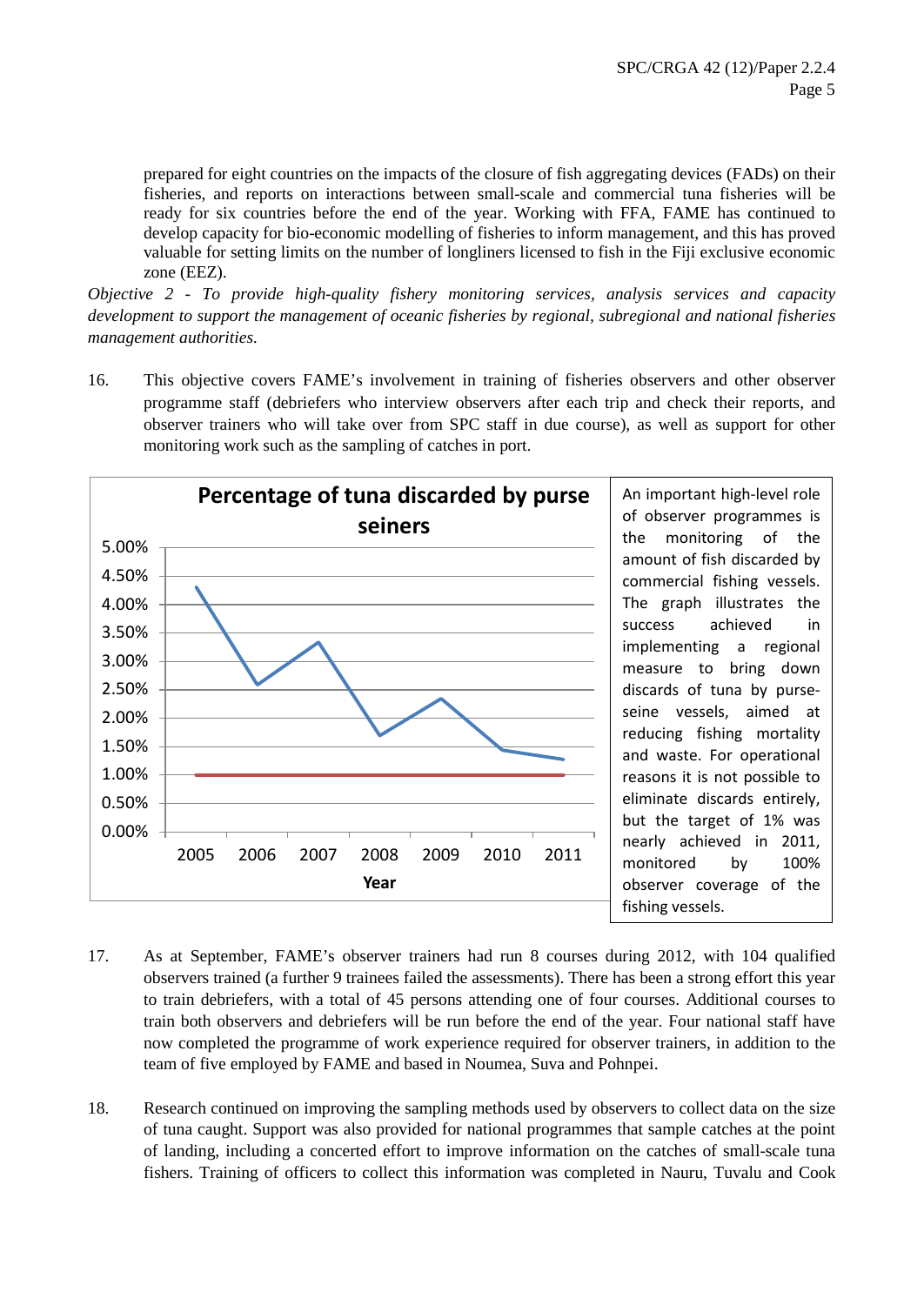Islands, and the project can also meet the costs of a small number of staff in-country to continue this work.

*Objective 3 - To provide high-quality data management services and capacity development to support the management of oceanic fisheries by regional, subregional and national fisheries management authorities*

- 19. The programme continued to tackle the huge volume of data entry and analysis needed to maintain an accurate picture of the region's oceanic fisheries. Hundreds of thousands of sheets of data, from fishing vessels, observers and port samplers, were entered and checked during the year. A number of improvements to data entry systems and data audit were initiated during the year. Not only is this database essential for regional stock assessments but it also provides the means to feed information back to regional organisations and national authorities, with hundreds of queries handled during the year.
- 20. The system for management of data at the national level, TUFMAN, also continues to be refined, and OFP continues to install the upgraded systems in PICTs. TUFMAN training was conducted at the regional tuna data workshop and in-country in Cook Islands, Federated States of Micronesia (FSM), Marshall Islands, Papua New Guinea (PNG), Tokelau and Vanuatu. A dedicated regional TUFMAN training workshop will be held in Noumea in December. The new service of data audits, initiated in 2011, has continued to prove popular. In 2012 data and systems have been audited in Cook Islands, Marshall Islands, Solomon Islands and Vanuatu to identify gaps in data coverage.
- 21. Building national capacity is an important part of work under this objective. The annual tuna data workshop is an important part of this process, with longer-term attachments to SPC provided for Solomon Islands, FSM and Tokelau, as well as follow-up by SPC staff during in-country visits. An indicator of the success of these efforts is the ability of PICTs to submit timely information on their fisheries to WCPFC in line with their obligations as members. This has improved markedly since 2009.

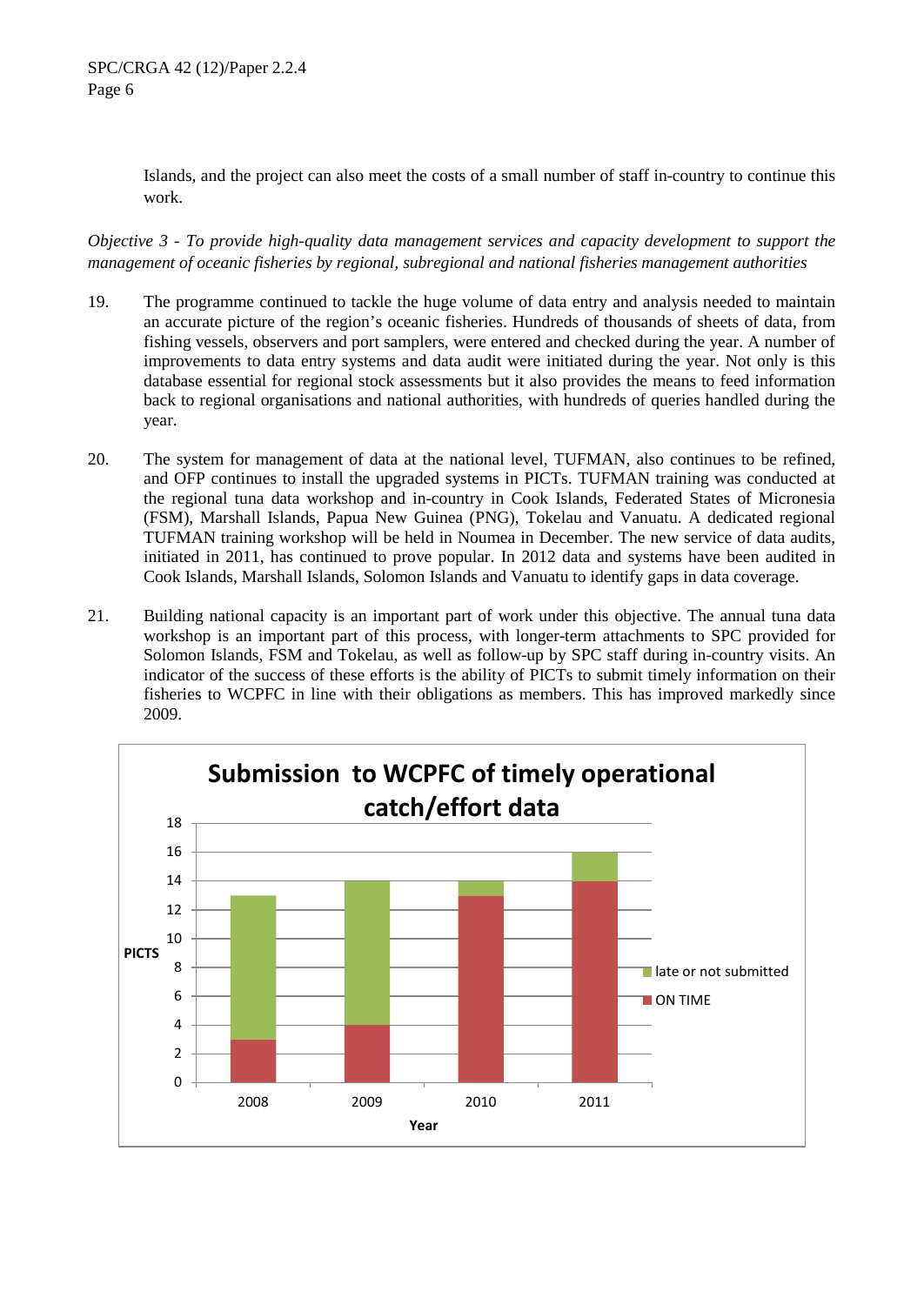#### *Objective 4 – To improve understanding of pelagic ecosystems in the western and central Pacific Ocean*

- 22. The PNG tagging project successfully concluded its second year of operations, with fieldwork from January to March. Despite the reduced time for which the tagging vessel was available for charter, 39,925 tuna were tagged and released, comfortably exceeding the target of 30,000. Since the start of the current programme of tagging operations, over 360,000 tuna have been tagged, and more than 15% of tags have been returned. The recovery of the  $50,000<sup>th</sup>$  tag during the year, with a special reward to the finder, provided the opportunity to further raise awareness of the project. Two scientists are now working full-time on verification and 'cleaning' of the tag return data, analysis of growth rates based on tag recovery information, and the preparation of a series of national and subregional reports on the implications of the new information derived from the tagging programme. The main programme used by OFP for stock assessments, MULTIFAN-CL, has also been improved so as to make better use of the tagging data.
- 23. An important output of this work area has been the development of alternative ecosystem-based models to supplement the single-species stock assessment model. Incorporating oceanographic data and information on productivity and food chains, these new models have applications ranging from more detailed analysis of tuna distribution to forecasting the impact of climate change, and form the key indicator for the work of this section.

### **Target for end 2013**

SEAPODYM model is fully functional for all 4 major tuna species and incorporates tagging data; ECOPATH model functional and capable of reporting upon ecosystem status and fishery impacts on nontarget species.

### **Status in 2012**

SEAPODYM functional for 3 out of 4 species plus swordfish; ECOPATH model functional and used with observer data for status indicators.

24. This objective also covers the work to improve knowledge of the basic biology of tuna and related species – growth rates, reproduction, and diet – through a programme of sampling and analysis. These parameters are used to improve the models used for stock assessment. An important publication highlighting the different growth rates of male and female albacore tuna was published during the year. Interesting findings on the diet of yellowfin tuna were also released, showing significant linkages with populations of reef fish.

### *Coastal Fisheries Programme goal*

25. The Coastal Fisheries Programme aims to promote sustainable development and improved management of coastal fisheries resources.

Progress with economic development can be measured by **the number of new businesses established in areas where there are sustainable opportunities**. Currently the programme focuses on: the use of fish waste, sportfishing tourism, aquarium exports and aquaculture. New and successful businesses in all of these areas have received support from the programme since the beginning of 2010.

26. In terms of promoting improved management of coastal areas, the extent of locally marine managed areas (LMMAs) provides a useful quantitative measure. In 2009 it was estimated that  $30,000 \text{ km}^2$ were under such arrangements in 14 PICTs south of the equator. Since then a number of new areas have been established, and total area can be tracked on a database – although reporting is incomplete and of course many LMMAs are established without any significant involvement of SPC.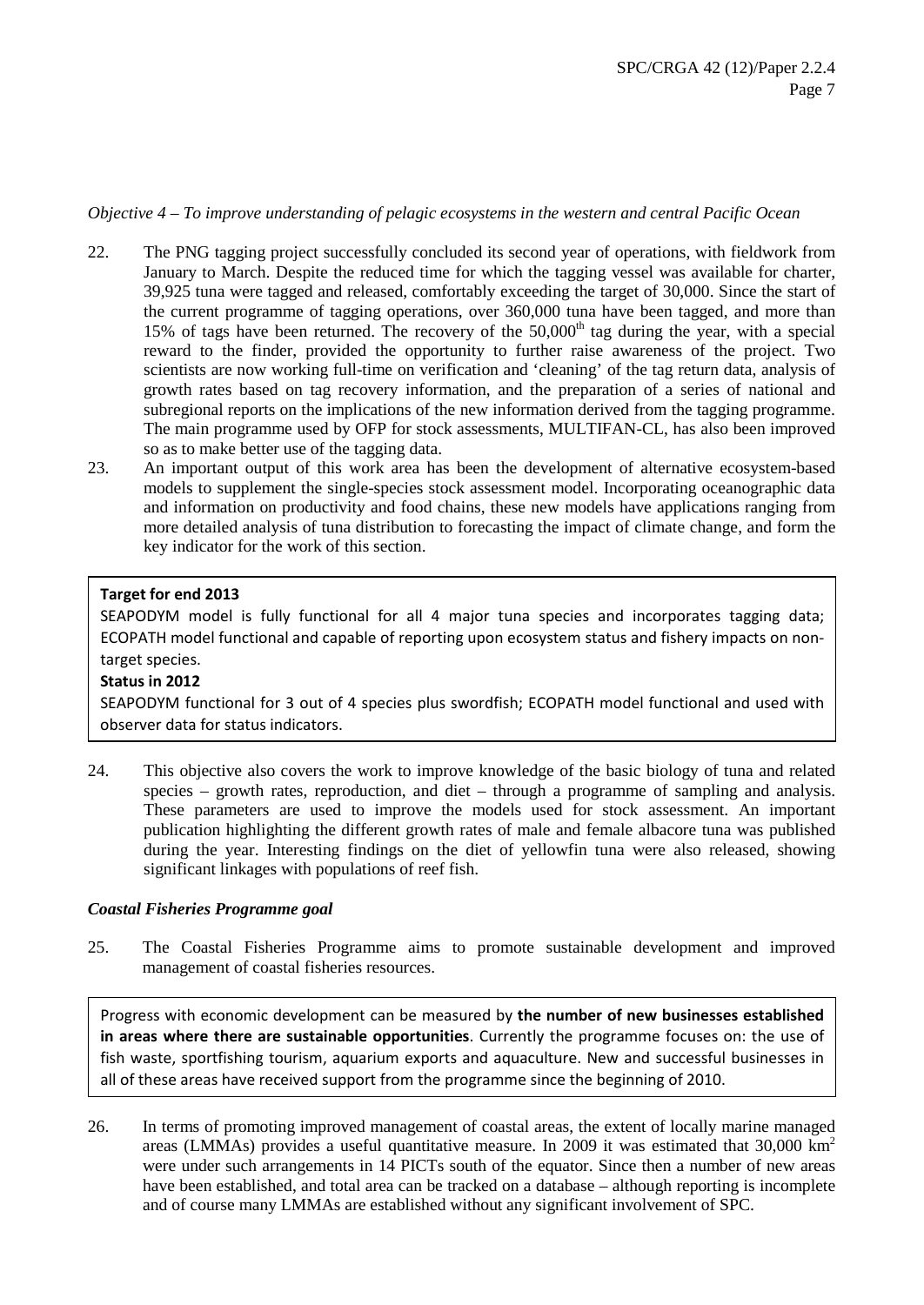*Objective 1 – Assist governments and administrations in the development of scientifically informed and socially achievable coastal fisheries management policies and systems in line with the guiding principles of the Apia Policy.[1](#page-7-0)*

The indicator for this objective is **the development of new management plans for significant fisheries that are under national control** (often export fisheries). In 2009 most PICTs had none; by mid-2012 SPC had assisted with 10 new or proposed management plans in 6 countries.

- 27. Sea cucumber fisheries were again a major focus of this work, with staff trained in field surveys in Solomon Islands, Samoa, Fiji and Tokelau and continuing survey work undertaken by the national authorities. Based on management advice developed by the programme, two more PICTs now have export moratoria in place (bringing the total to 6), while a new management plan has been approved in Marshall Islands (following surveys and training last year). Meanwhile, a major review of wealth lost due to imperfect management arrangements and the options to improve these (including fiscal and economic measures) and secure greater benefits for five countries was launched in the last quarter of the year. Institutional strengthening assistance to the fisheries departments in Palau and Vanuatu was commenced and will continue in collaboration with FFA.
- 28. Work on finfish resources included biological sampling workshops in Kiribati and Marshall Islands, and the trial of new data collection procedures in Tonga, Nauru and FSM (testing a new manual which can be used across the region for catch and market surveys). Analyses of the status of the aquarium trade were completed in six PICTs, and practical training on improved handling of aquarium fish delivered in two. Management plans for the aquarium export fishery were also developed in two countries.
- 29. This section also provides support for data management, supplying and installing micro-servers in four PICTs during the year as well as providing both formal and on-the-job training for national fisheries staff. Advice on legislation and policy is also provided – a new fisheries act became law in Marshall Islands, while a coastal fisheries policy for Samoa was completed for approval.
- 30. The climate change monitoring project completed the first round of surveys with field work and training of survey teams in FSM and PNG. Two of the project's young professionals completed their assignments and returned to Samoa and Fiji where they were immediately engaged in resource monitoring projects. Two more have been recruited for a second round of survey work, now expanded to include socio-economic assessments and training in determining the age of fish. In a related development, FAME staff are working closely with a number of pilot communities in four countries to develop practical climate change adaptation projects in the fisheries sector. In addition, climate change adaptation projects have commenced in Fiji and Tokelau under Australian funding.

<span id="page-7-0"></span>The Pacific Islands Regional Coastal Fisheries Management Policy 2008–2013 ('the Apia Policy') was endorsed by the 4<sup>th</sup> Ministerial Forum Fisheries Committee (FFC) in 2008.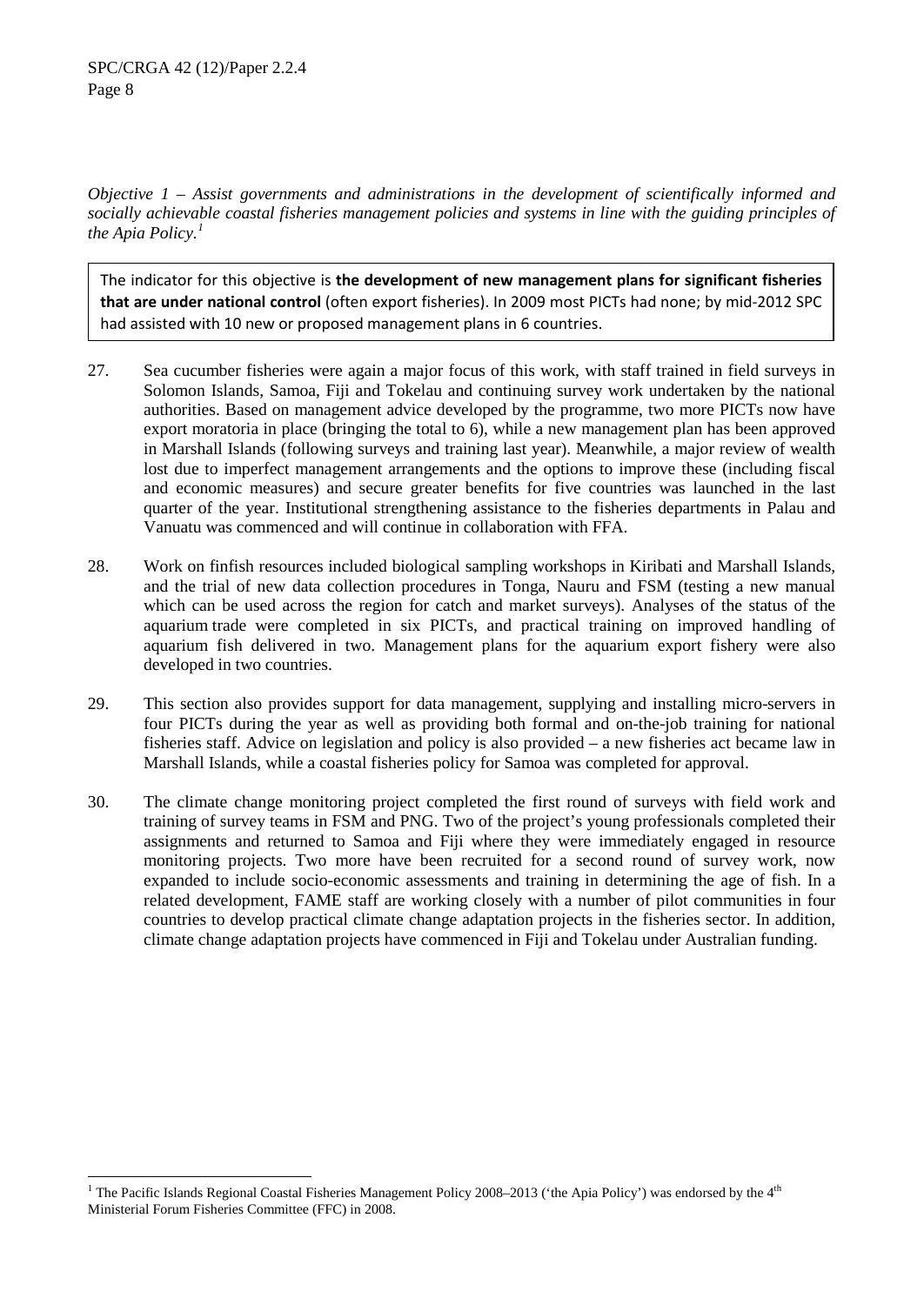*Objective 2 – Provide a regional framework for sustainable aquaculture, in the areas of planning, research, development and trade, for Pacific Island governments, private enterprises and other stakeholders.*

Progress in aquaculture development in the region is measured by **the value of annual aquaculture production**. This has unfortunately fallen dramatically, due to a collapse in the price and a subsequent decline in the production of black pearls in French Polynesia. There has also been a smaller decline in shrimp production in New Caledonia. Total production value for the PICTs fell from USD 155 million in 2008 to USD 109 million in 2010. In contrast the last three years of FAO (Food and Agriculture Organization of the United Nations) statistics for the independent Pacific Island countries show a small increase from USD 7.6 million in 2008 to USD 10.4 million in 2010. SPC is working with FAO to improve the accuracy and completeness of aquaculture statistics from the region.

- 31. A major role of FAME under this objective is to facilitate aquaculture planning and help countries identify realistic opportunities for development. Missions to assist with aquaculture planning and the review of national strategies were undertaken in Nauru, Tonga (a national plan of action for climate change), Vanuatu, Samoa and Fiji. A preliminary review of changes needed to aquaculture legislation was undertaken in Vanuatu. Coordination with other donors is also important, and FAME staff have taken the lead role in designing a project funded by the Australian Centre for International Agricultural Research (ACIAR) as well as providing technical input to four other ACIAR projects.
- 32. A second key area of work is in aquatic biosecurity. The identification of low-risk movements of aquaculture stock can facilitate the development of new enterprises in PICTs. A recent risk assessment for culture of the sea cucumber sandfish in Kiribati shows that this could be a suitable venture which is now likely to proceed. On the other hand, proper screening can avoid the risk of introducing serious diseases. Testing of supposedly disease free stock for freshwater prawn culture recently revealed two important viral diseases and prevented their introduction to Cook Islands, while further work is undertaken to assess the overall risk. Aquatic biosecurity issues are often similar to those of agricultural biosecurity, and FAME has worked with the SPC Land Resources Division to deliver training courses for quarantine officers in the North Pacific, and training in reporting required by the World Organisation for Animal Health (OIE). A joint FAO/SPC workshop to develop a regional framework for aquatic biosecurity was held in the first week of October.
- 33. FAME staff also provide a range of technical advice and 'hands-on' support with aquaculture research and development projects. During 2012 this has included commissioning a small hatchery at the University of PNG for trials of a native freshwater prawn strain for aquaculture; advising on a mariculture research and quarantine facility for the PNG National Fisheries Authority, building and operating a small aquaponics<sup>[2](#page-8-0)</sup> demonstration unit in Fiji, and preparing funding proposals and costings for hatcheries to supply fish farmers in Samoa and Vanuatu. The section also provides direct support to the private sector, and four small and medium enterprises have recently been selected for direct assistance.

### *Objective 3 – Develop sustainable nearshore fisheries in PICTs to provide food security, livelihoods and economic growth.*

34. While many coastal resources are heavily exploited, there are still opportunities for new fisheries and techniques which can contribute to food security and/or income for coastal communities as well as relieving pressure on more traditional fisheries. Trials were started in Marshall Islands using a new technique of fishing for small pelagic fish; initial results showed some promise and a strong market demand for the catch, but further work is needed on the equipment and technique. Very good catches

<span id="page-8-0"></span> <sup>2</sup> Aquaponics describes a system that combines freshwater fish culture with growing vegetables or herbs. The plants take up waste from the fish as fertiliser and in so doing purify the water.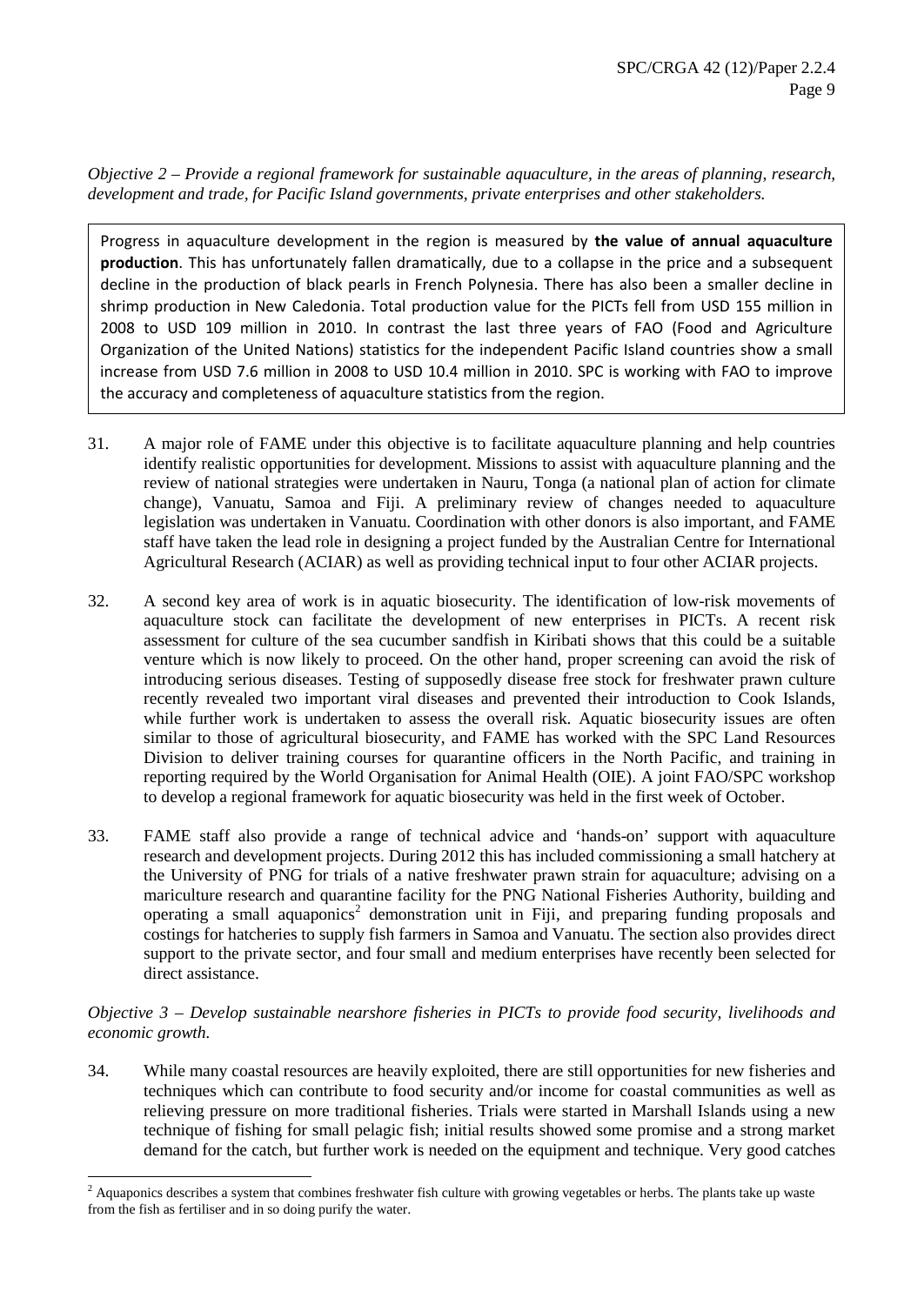were achieved with a trial of fishing for deep-sea squid in New Caledonia, carried out with strong support of the national fisheries authorities; and a clear potential exists to develop a fishery for local and/or export markets. There are probably opportunities to develop this fishery in other PICTs at the same latitude, and a trial in Tonga is planned in 2013.

35. Ensuring that fish aggregating devices (FADs) are available to improve the efficiency of smallscale tuna fisheries is a key area of work under this objective. Practical training in FAD deployment was provided in four PICTs during the year, and at least two of these PICTs plan to continue to maintain and replace the FADs. Improved monitoring of FAD programmes is required to demonstrate the effectiveness and benefits of such programmes, and new systems have been developed and are now on trial in the field.

The indicator proposed for this work was the number of **PICTs with sustainable FAD programmes in place**. In 2009 it was considered that only 4 had the necessary long-term funding and capacity. By early 2012 it was estimated that 10 PICTs had ongoing programmes, but it may still be too early to judge how many will maintain FAD deployments over an extended period.

- 36. Economic analysis has been provided for a proposed tuna jerky project in Tokelau and development of an aquarium export industry in Samoa. Training in financial appraisal and project design has been provided for fisheries officers in two countries, and two regional courses were also provided. Support for fishing associations has also continued, including a study on sustainable funding for associations and a range of technical training delivered to association members (mainly for smallscale fishing and fish handling).
- 37. A range of training and technical assistance has been delivered to the authorities involved in certifying seafood exports to the European Union (EU) ('competent authorities') as well as private sector fish processors, mainly in Solomon Islands, Fiji, and PNG. As illustrated in the following table, this project, working closely with FFA and building on the efforts of national authorities, has helped to maintain growth in the countries and enterprises able to access the demanding EU market.

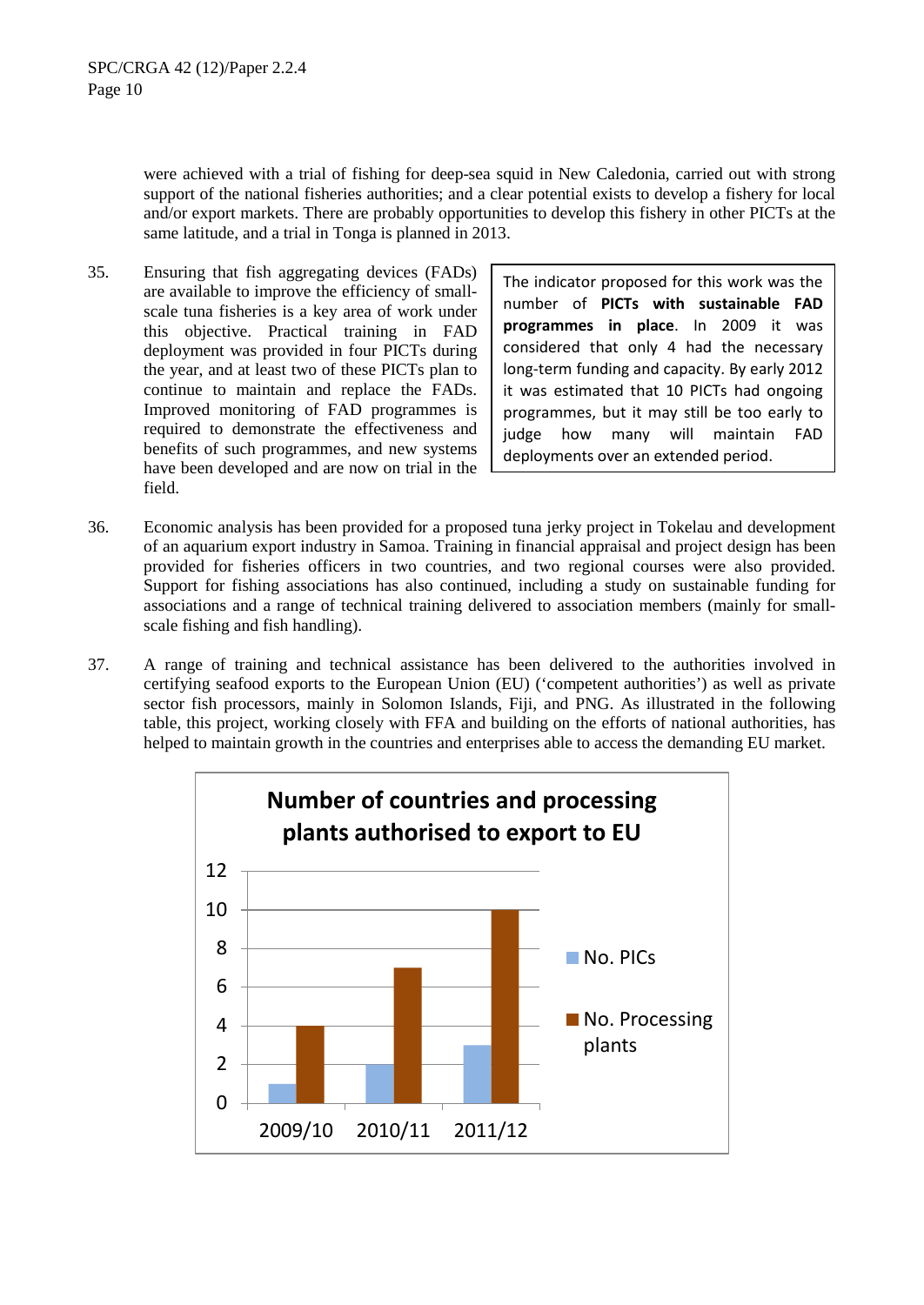## *Director's Office*

*Objective 1 – Develop and sustain effective relationships between the division and its stakeholders.*

- 38. Highlights under this objective included: the annual colloquium with FFA to agree on collaborative activities, including several joint projects; a one-day informal consultation with Heads of Fisheries and a SciCOFish steering committee meeting in June to provide guidance on the work programme; and participation in discussions on a new fisheries policy for Kiribati. Relations with all regional organisations involved in the management of tuna fisheries remained strong.
- 39. In the area of resource mobilisation, all of the projects foreseen in last year's report were approved, except for the French-funded RESCCUE (Restoration of Ecosystem Services against Climate Change Unfavorable Effects) project, which was still in the design process in late 2012. The RESCCUE project will build on the results of the Coral Reef Initiatives for the Pacific (CRISP) project. Due to its multisectoral nature this project will not, in any case, be managed by FAME. Funding was secured from New Zealand for the purchase of fisheries services – a new

| <b>Financial</b><br>budget for each year: | for<br>resources<br>implementation of the FAME work<br>programme based on the revised |
|-------------------------------------------|---------------------------------------------------------------------------------------|
| 2009                                      | 13,181,700 CFP units                                                                  |
| 2010                                      | 10,631,900 CFP units                                                                  |
| 2011                                      | 13,016,300 CFP units                                                                  |
| 2012                                      | 13,362,500 CFP units                                                                  |

modality following the withdrawal of New Zealand programme funding. A number of small and medium projects secured support during the year or were nearing approval. These featured new development partners (World Bank and Pew), new arrangements (FAME will be the lead agency for an ACIAR aquaculture project for the first time) and new implementation arrangements (Australianfunded national climate change projects in Fiji and Tokelau will be implemented by FAME). As shown above, financial resources have been maintained at around 13 million CFP units per year, with the exception of 2010 when several major projects ended.

*Objective 2 – Promote informed policy decisions and public awareness of marine resource issues and climate change in the Pacific.*

- 40. The Fisheries Information Unit continued to produce a range of high-quality publications, including the SPC *Fisheries Newsletter* and six annual special interest bulletins on topics ranging from sea safety to trochus. Other routine work included improvements and regular updating of the website, incorporation of new publications in the fully searchable digital library, and the 2012 Fisheries Address Book. The fact sheets for community workers on important groups of fish and invertebrates have been well received and the original handbook and 16 sheets have been supplemented with 7 more fact sheets. These have recently been translated into Portuguese for use in Timor Leste and have been requested by projects in Indonesia, the Philippines and Madagascar. The first step in producing educational materials for schools has also been taken with preparation of a poster for primary school children in Kiribati.
- 41. This objective was modified during the strategic plan review to include informing policy-makers, other stakeholders and the general public on the impacts of climate change on Pacific fisheries and developing adaptation strategies. Following the launch of the book *Vulnerability of Tropical Pacific Fisheries and Aquaculture to Climate Change,* SPC's Senior Fisheries Scientist (Climate Change) joined the Director's team for more effective coordination. A series of summaries of climate change impacts on each PICT was developed, as well as four short policy briefs. A four-day workshop on fisheries and climate change for senior fisheries staff, jointly funded with FAO, was held to raise awareness and develop plans for adaptation. This is being followed up by a series of in-country workshops to help develop national strategies and plans to address climate change in the fisheries sector.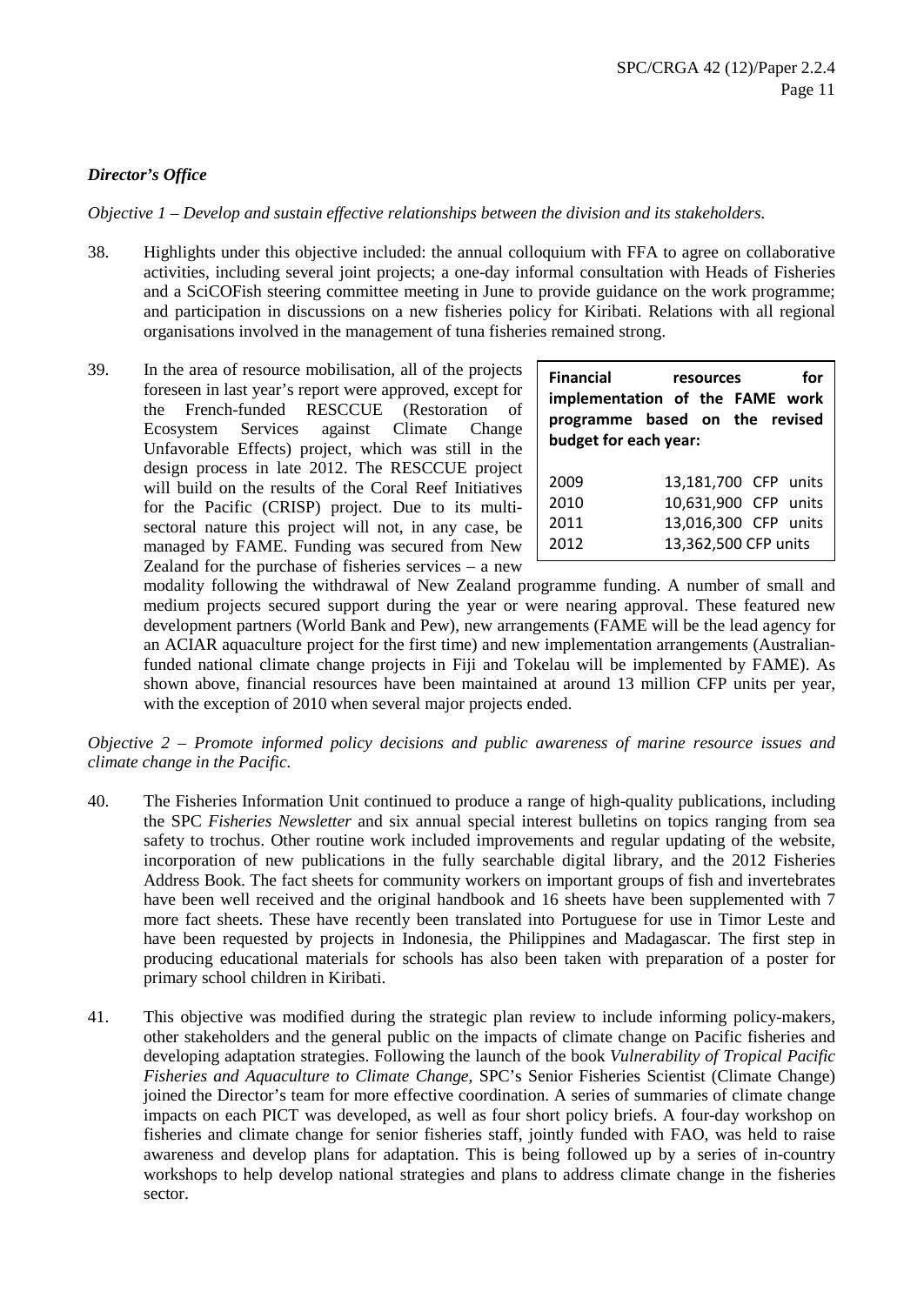42. Communications targets for the year have been achieved, with the appointment of a communications consultant to work with the division in late 2011. Media and communications training was provided for senior staff in early 2012, and by the end of September eight major stories had been launched. These were in addition to normal press releases, articles for *Islands Business*, and media interviews provided by staff to national media while on duty travel.

The average uptake for each of the eight major stories was 15 different print or Web-based articles, covering an average of 4 PICTs and 4 other countries, and with at least one regional radio interview. Two stories were featured in the Sydney Morning Herald.

## *Coral Reef Initiatives for the Pacific (CRISP)*

43. The CRISP programme ended in December 2011, with the project manager remaining at SPC to complete final reporting requirements and to facilitate the feasibility study for the follow-up RESCCUE project. One project initiated under CRISP, on developing the potential of post-larval capture and culture for the aquarium trade, will continue until mid-2014. This will focus on areas of potential including the collection and rearing of giant clam larvae in French Polynesia and marine crustaceans in PNG. This project will be integrated into FAME's more general work in support of the aquarium export industry.

## *Cross-cutting initiatives*

### *Gender*

44. A follow-up to the 2011 assessment of 'Gender in Oceanic and Coastal Fisheries Science and Management' was carried out. This focused on developing materials and a special training module for female fisheries observers; and the production of a brochure featuring role models of successful women working in the fisheries sector.

## *Climate change*

45. Staff from all FAME work areas were involved in the four-day workshop on fisheries and climate change, and continue to support SPC's multi-sectoral approach. Both programmes continue to implement specific projects in the climate change area, with a focus on predicting and monitoring impacts. The Coping with Climate Change in the Pacific Islands Region project is now supporting two staff positions (one each in OFP and CFP) to improve information on climate change impacts on oceanic fisheries and to help develop adaptations for coastal communities respectively. FAME is also just starting to implement two national projects on climate change adaptation for the fisheries sector in Fiji and Tokelau.

### *Ocean policy*

46. FAME was again the convener of the Marine Sector Working Group (MSWG) in 2012. With a number of international events focusing on ocean issues, including  $\mathrm{Rio} + 20$ , the launch of the World Bank's Global Partnership for Oceans and the Forum Leaders' meeting in particular, the group was busy providing briefing materials and commenting on draft text. The Secretary General of the Forum Secretariat spoke at these meetings and side events in his capacity as Ocean Commissioner. Major commitments to new large marine protected areas were announced by Cook Islands and New Caledonia.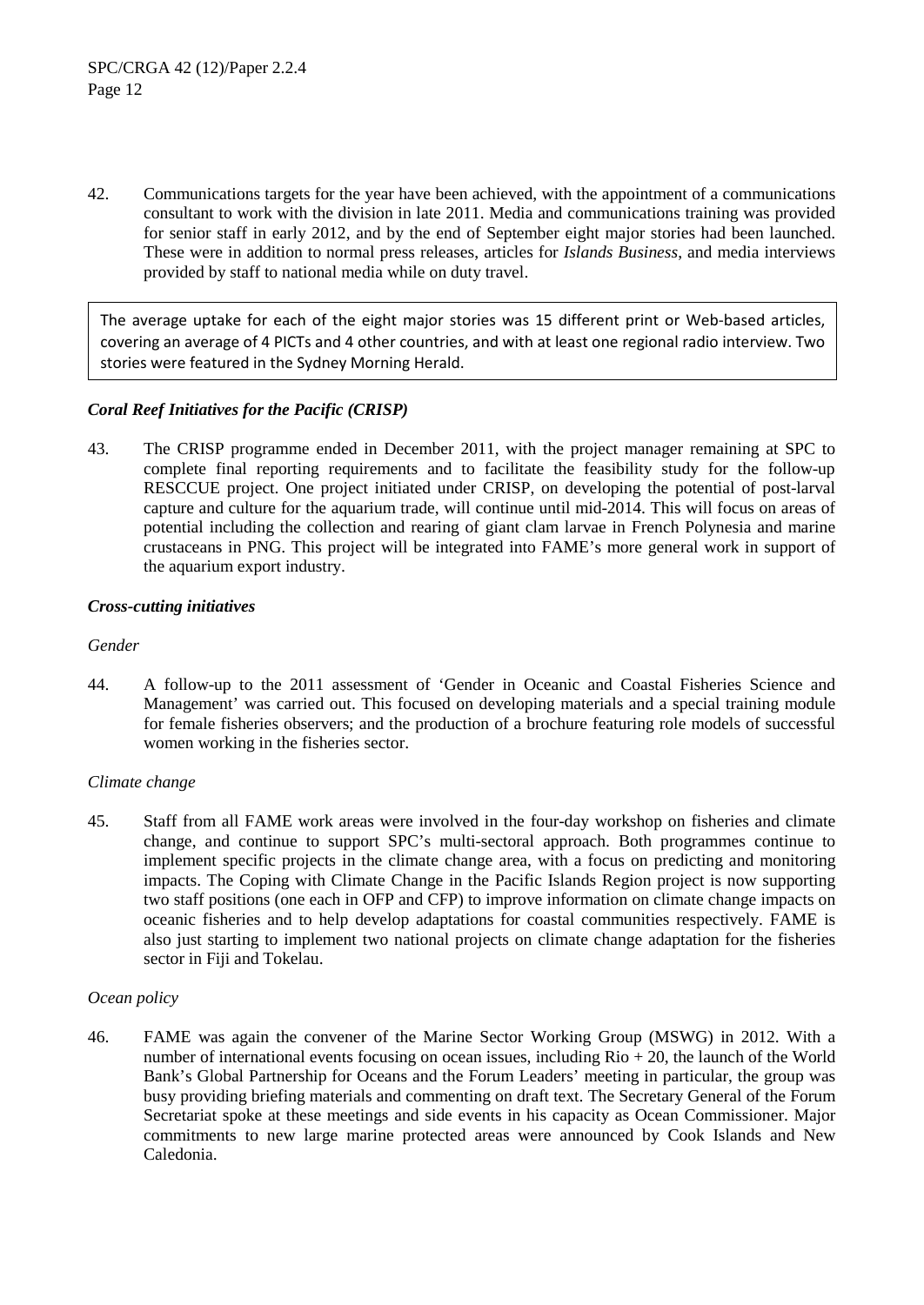### *Finance*

47. The revised budget for the division for 2012 was 13,362,500 CFP units (equivalent to approximately USD 14 million at current exchange rates). The breakdown between the two programmes and the Director's Office is shown in table 1.

|           | <b>Director</b> | OFP       | CFP       | <b>Division</b> |
|-----------|-----------------|-----------|-----------|-----------------|
| Recurrent | 363,400         | 914.200   | 1,218,400 | 2,496,000       |
| Project   | 550,900         | 6.552.400 | 3,763,200 | 10,866,500      |
| Total     | 914,300         | 7,466,600 | 4,981,600 | 13,362,500      |

| Table 1: Revised expenditure budget of FAME for 2012 in CFP units |  |  |  |
|-------------------------------------------------------------------|--|--|--|
|                                                                   |  |  |  |

48. Once again, recurrent funding was reduced as the division absorbed the balance of cuts in SPC programme funding imposed in 2011. As in previous years, additional project funding was secured, providing a small increase in total resources in CFP currency. Of course the CFP has declined considerably in value against most major currencies.

### *Staffing*

49. As at 1 October, the division has 84 staff (two fewer than the same time last year), of whom 33 are female (39%). The breakdown is shown in Table 2.

|                | <b>Director's Office</b> | OFP | `FP | <b>Total</b> |
|----------------|--------------------------|-----|-----|--------------|
| Professional   |                          |     |     |              |
| Technical      |                          |     |     |              |
| Administrative |                          |     |     |              |
| Combined       |                          |     |     |              |

#### *Table 2: Staffing of FAME as at October 2012*

*Note that for consistency with the budget presentation the Fisheries Information Unit staff are listed under the CFP, but will continue to work for both programmes and report to the Director.*

50. Nineteen nationalities are now represented among the staff (plus persons originating from each of the three French territories), and 17 of the 56 internationally recruited posts are held by nationals of Pacific Island countries. The number of Pacific Island internationally recruited staff employed by the division has again increased since last year. As in previous years, technical staff are seconded to national fisheries administrations in New Caledonia and French Polynesia, while FAME projects meet the costs of staff employed through national fisheries administrations in a number of other countries on a short-term basis. Currently, three professional staff are based in the SPC Suva office, while one professional and three technical staff members work from the Pohnpei office.

#### **2013 WORK PROGRAMME AND BUDGET**

- 51. The expected outputs of the division for 2013 which can be achieved with the financial resources that have been secured – are summarised as usual in the 'green book' budget. It is not always easy to separate the results of recurrent and project funding – many results require the input of resources from both, reflecting the alignment of projects with the strategic plan and a chronic shortage of recurrent funding.
- 52. These results are developed into a more detailed work plan in the first weeks of the year, which itself feeds into the performance appraisal system for staff. Both programmes used the Integrated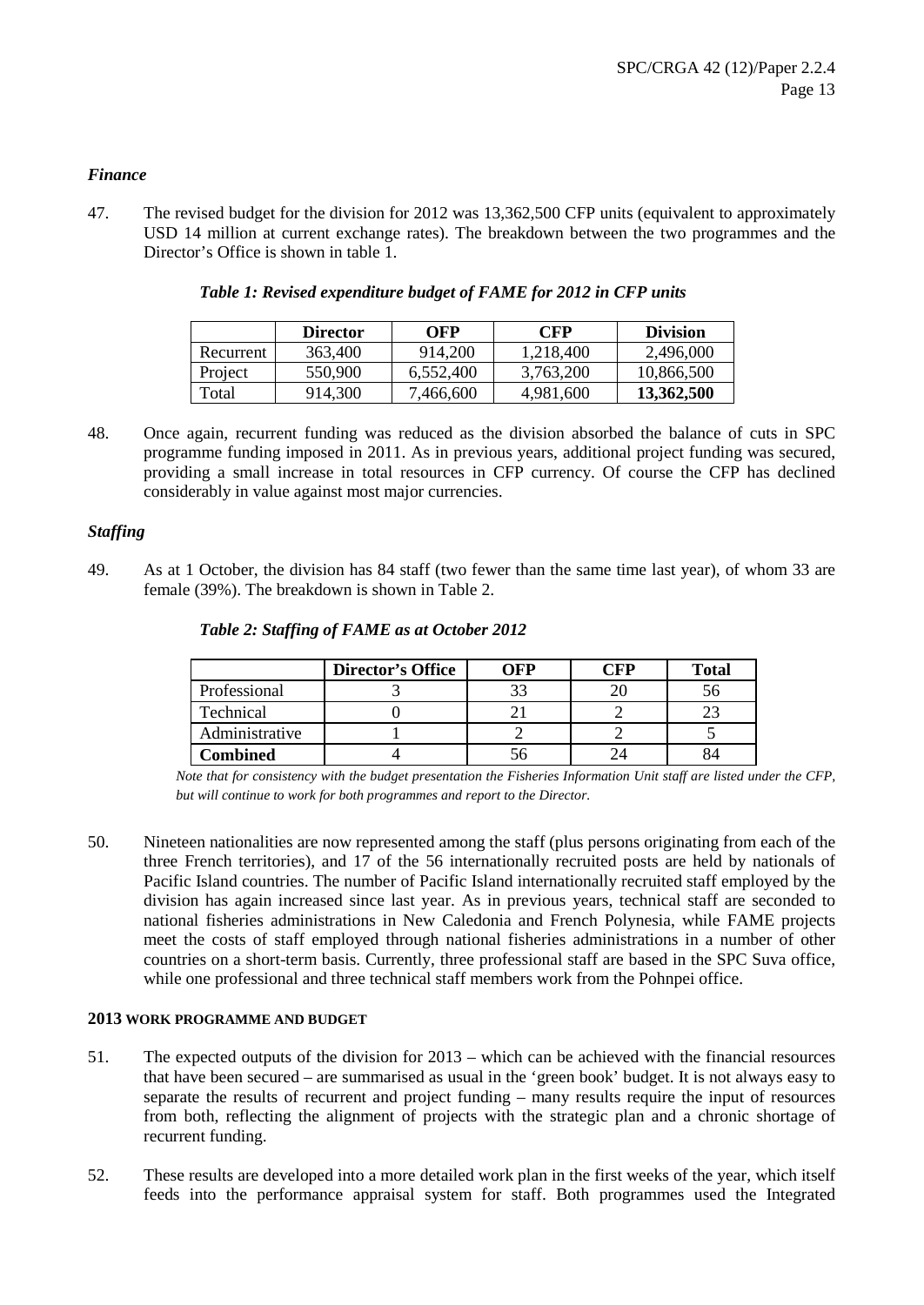Reporting and Information System (IRIS) in 2012, which allows more detailed work planning and reporting than was previously possible, and this will continue in 2013.

53. The main work areas and projects of the division are described in the report on 2012 results. During 2013, implementation of these programmes will of course continue. This section of the report will therefore focus on some new initiatives.

## *Director's Office*

### *Heads of Fisheries*

54. A full Heads of Fisheries meeting will be held in March 2013. With reduced reporting by divisions to CRGA, these sectoral meetings assume greater importance in evaluating and developing the work programme of the division. A survey of member satisfaction with services provided by FAME is due (the last one having been completed in early 2009). The current strategic plan period ends at the end of the year, and consideration needs to be given to whether a new plan is now required, or whether a rolling process of revision, updating and evaluation will be more useful.

### *European Union funding*

55. An important part of the work of both programmes is funded by the EU SciCOFish project, which runs to the end of 2013. Unfortunately, there is little evidence that EU officials favour further funding support for SPC fisheries activities at present, either under the current  $10<sup>th</sup>$  European Development Fund (EDF10) cycle or under EDF11 (2014–2020). A mid-term evaluation of the project is now due, which will hopefully confirm the success of the project, and encourage further support for SPC in general and the fisheries sector in particular.

### *Coastal fisheries*

### *Collecting better information on coastal fisheries*

- 56. Many PICTs lack basic information on the status of their coastal fisheries a recent report concluded: 'Estimating the production from coastal fisheries in about half of the Pacific island countries is largely guesswork. In very few Pacific island countries are the levels of coastal catches well known.<sup>[3](#page-13-0)</sup> Several activities across CFP and OFP aim to address this problem:
	- A new survey system for artisanal and susbsistence fisheries has been trialled in three countries in 2012 – next year the manual will be finalised and the first full surveys undertaken.
	- Collection of information on tuna catches by artisanal fishers has been stepped up, and this work is closely coordinated with analysis of the impact of FAD deployments.
	- In support of improved deepwater snapper stock assessments, a strong push for improved data collection is in progress in four countries. The data collected and lessons learned in these programmes will be coordinated to assist in giving countries the key information they need to understand changes and improve management of coastal resources.

<span id="page-13-0"></span> <sup>3</sup> Gillett, R. 2010 – Fisheries in the economies of the Pacific island countries and territories, ADB.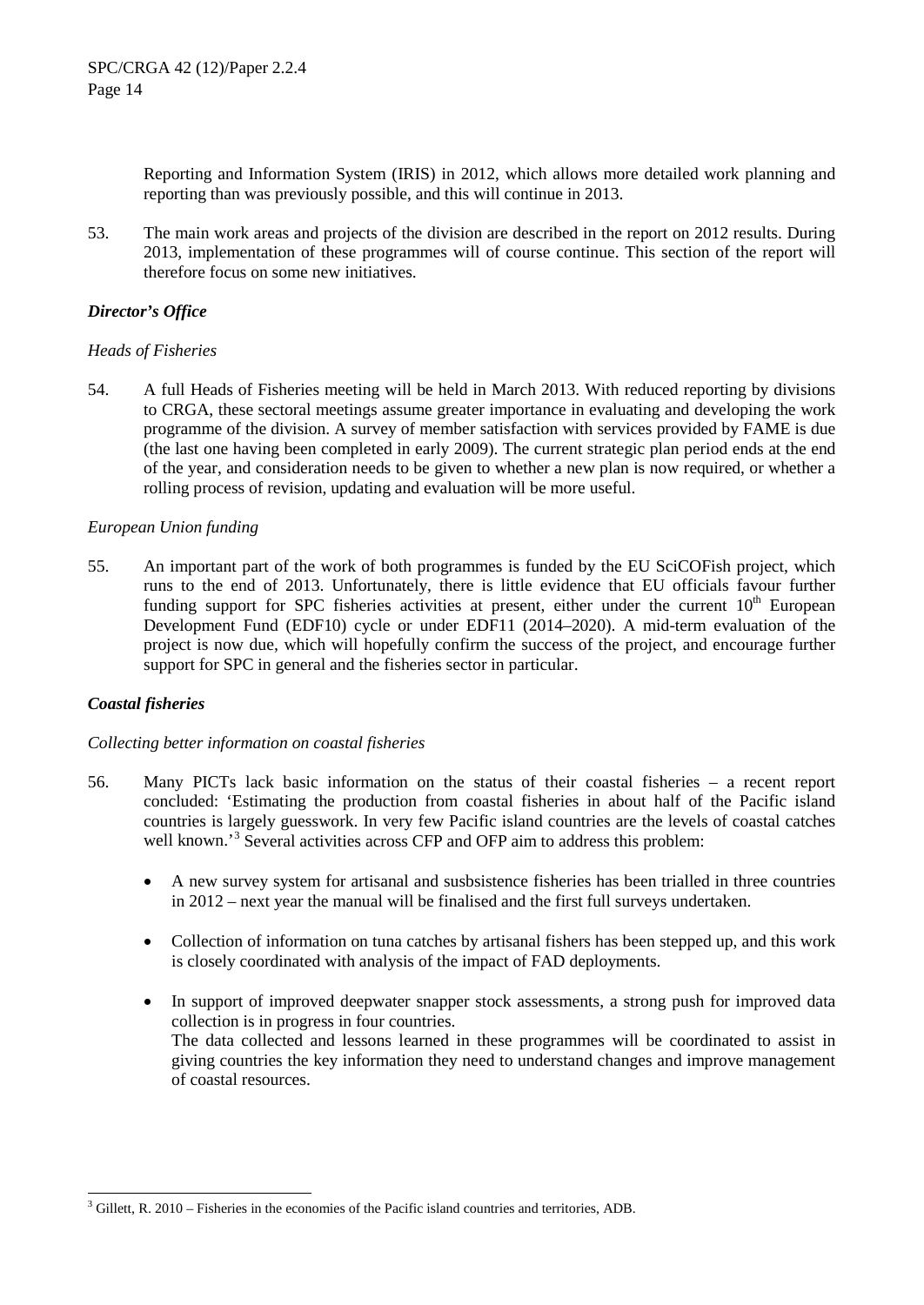#### *Closer collaboration in managing sea cucumber fisheries*

57. Harvesting of sea cucumber (for export as *beche de mer*) has become the most problematic coastal fishery in many Pacific Island countries. In late 2012, SPC, with funding support from ACIAR, launched a major study on how to secure the potential wealth of this fishery through good management. During 2013, SPC will form a task force of fisheries officers from the main producer countries and international experts to share experience and ideas on how to develop and implement these new approaches. In several countries, increased attention to monitoring, control and surveillance of exports will need to be developed.

#### *Exploring new opportunities for coastal fishing*

58. As mentioned earlier, the development of new or little-utilised coastal fisheries resources can both provide opportunities for coastal communities and help to relieve pressure on established fisheries. Such exploratory fishing is not always successful: a trial of fishing for spanner crabs in 2011 failed to catch any; but the recent trial of deep-water squid fishing indicated that a commercial resource exists in New Caledonia. Trials will now be extended to other countries at a similar latitude to determine if they also have potential to develop a fishery.

#### *Oceanic fisheries*

#### *Stock assessment*

59. Work in this area in 2013 will continue towards a stock assessment for South Pacific swordfish. Although few Pacific Island vessels currently target this species, it has been identified as an area of potential for local fleets. There is concern that distant water vessels operating to the south of PICT zones may be depleting the resource before this opportunity can be realised. Due to the limited data, it is a technically challenging assessment.

### *Reference points*

60. The development of formal management frameworks for the region's oceanic fisheries, including agreed management objectives, reference points and control rules, is now seen as a crucial step in developing sustainable management arrangements. It is a high work priority for WCPFC, FFA and PNA (and is a condition of the MSC certification for the latter group). Initial work undertaken by OFP and presented at the WCPFC Scientific Committee was well received, and this will be further developed during 2013 with additional resources and a dedicated new position in the stock assessment team.

#### *Tagging operations*

61. 2013 will see the final phase of field operations in the PNG large-scale tagging project. While this project has been successful in meeting its tag release targets, its smooth implementation is also a testimony to the growing competence of national staff to manage a complex project of this type. As the project moves more into analysis of the tagging data and consideration of management applications, it is hoped that PNG National Fisheries Authority staff will also have the opportunity to develop capacity in these areas.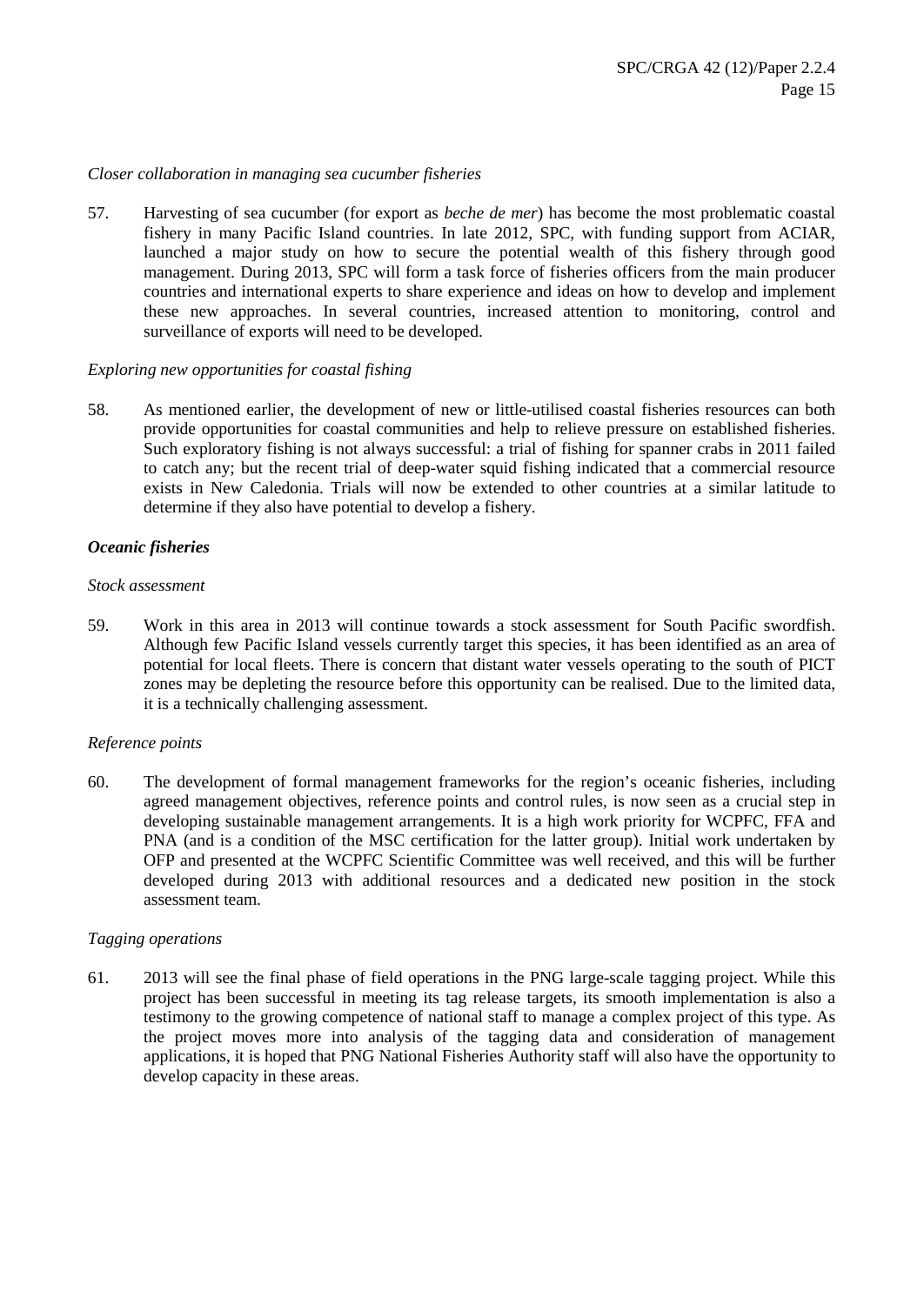### *2013 budget*

62. The 2013 expenditure is estimated as follows.

|           | <b>Director</b> | OFP       | CFP       | <b>Division</b> |
|-----------|-----------------|-----------|-----------|-----------------|
| Recurrent | 366,600         | !,146,700 | 1,408,000 | 2,921,300       |
| Project   | 466,900         | 6,521,500 | 3,603,500 | 10,591,900      |
| Total     | 833.500         | 7,668,200 | 5,011,500 | 13.513.200      |

*Table 3: Estimated expenditure budget of FAME for 2013 in CFP units*

63. The estimate shows an encouraging increase in recurrent funding, and SPC is in negotiations with partners to expand this type of support. Total resources are forecast to be slightly more than 2012 overall, and some additional project funding may be secured during late 2012 or 2013.

### **FUTURE DIRECTION, OPPORTUNITIES AND CHALLENGES**

64. This section identifies a number of projects that were under discussion with partners at the time the report was prepared.

### *Fisheries training*

65. SPC and FFA have been approached by the New Zealand Aid Programme to implement part of their fisheries training project for the region. While New Zealand-based courses will be managed through the scholarship programme, a number of activities call for training in-country. If negotiations are successful, SPC will be involved in delivering a number of practical 'hands-on' courses for fishers, small businesses and fisheries department staff over five years.

### *Aquaculture and community-based fisheries management*

66. As mentioned above, FAME aquaculture staff have taken the lead in developing a project proposal to ACIAR to develop a number of promising aquaculture activities in Vanuatu, Fiji, Kiribati and Samoa. The project is linked to a community-based fisheries management (CBFM) project, for which the Worldfish Center will be the lead agency (but also with a role for SPC). An important part of the programme will be to link the two activities and examine how aquaculture can support CBFM by enhancing stocks or providing alternatives to capture fisheries. The overall programme is funded by the Australian Agency for International Development (AusAID) and aims to strengthen food security in some of the more vulnerable countries in the region.

### *Tagging analysis and continued bigeye tagging*

67. As large-scale tagging activities wind down in 2013, continuing efforts will be needed for tag recovery. The huge task of cleaning the data is in progress but will need to continue, while analysis of the results and application to our understanding of the resource are only just beginning. OFP is hoping to secure resources from New Zealand for this work, as well as the continuation of a low level of tagging of bigeye tuna in the central Pacific (as recommended by the review of the bigeye stock assessment).